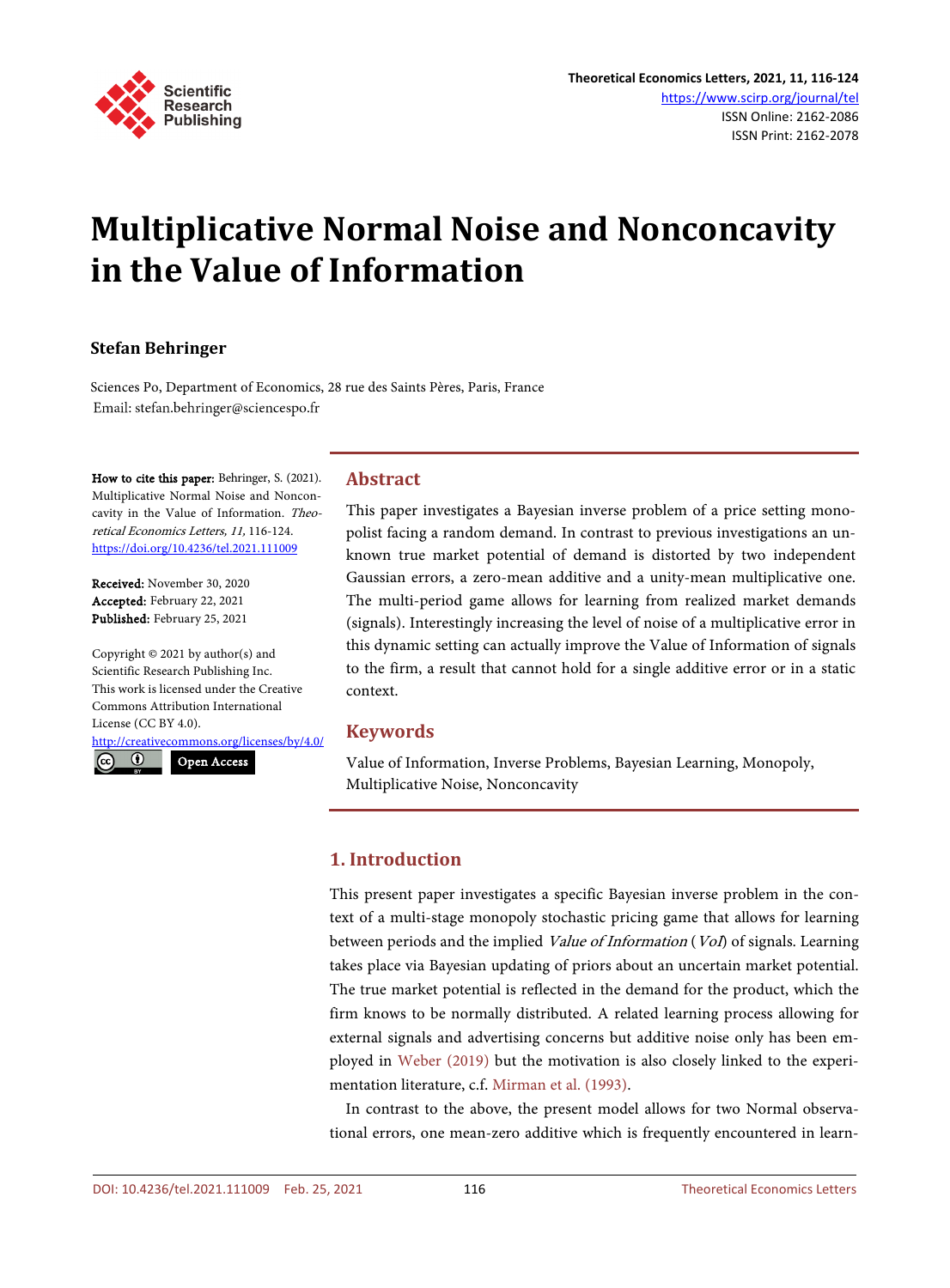ing settings and well known from standard econometric methods and one mean-one multiplicative as for example investigated in [Porter \(1983\).](#page-8-2) Within the industrial organization literature both types of errors have been allowed for in e.g. [Slade's \(1989\)](#page-8-3) duopoly model and [Saloner's \(1984\)](#page-8-4) model of market entry, but the formulations neither allow for varying the noises independently nor do they focus on the implied Value of Information.

The idea of investigating the conjunction of the two independent Gaussian normal errors is motivated by the observation in [Dunlop \(2019\)](#page-8-5) that having a mixture of both additive and multiplicative noises, even if independent and therefore uncorrelated, weakens conditions that have to be imposed to generate posteriors that are continuous in the pertubations.<sup>1</sup>

In the context of a multi-period price setting monopoly game it is shown that the Value of Information derived from per-period signals can increase when also a multiplicative error is allowed for and is no longer monotonic in the confidence parameters. In contrast to the well known nonconcavity in the Value of Information investigated by [Radner & Stiglitz \(1984\)](#page-8-6) (c.f. [Chade & Schlee \(2002\)](#page-8-7) or [De Lara & Gilotte \(2007\)\)](#page-8-8) in the present model both the signal and the state spaces are unbounded.

#### **2. The Model**

Let the demand for the firm's product be given by a linearized random demand

$$
q = \theta - \varepsilon p + \gamma \tag{1}
$$

at price p, with multiplicative Normal noise  $\varepsilon \sim N(1, \sigma_{\varepsilon}^2)$  as e.g. in Porter (1983), additive Normal noise  $\gamma \sim N(0, \sigma_{\gamma}^2)$  and market potential  $\theta \sim N(\mu, \sigma^2)$  that is drawn only once. All random variables are independent and identically distributed (i.i.d.) and the firm's prior mean and variance for  $\theta$  are denoted by  $\mu_1, \sigma_1^2$ . The firm's profit at unit cost c is  $\Pi = (p - c)q$  with optimal prices being found as

$$
p^* = \frac{\theta + \gamma + c\varepsilon}{2\varepsilon} \tag{2}
$$

and optimal profits as

$$
\Pi^* = \frac{\left(\theta + \gamma - c\varepsilon\right)^2}{4\varepsilon}.
$$
\n(3)

When the firm sets optimal prices, estimated first and second moments for θ, which is drawn once, and for  $ε$  and  $γ$ , which are drawn each period, have to be considered. Hence the firm will set price as

$$
p^* = \frac{\mu + c}{2} \tag{4}
$$

<sup>1</sup> Generalizing for non-zero correlation among the additive and the multiplicative error does not add to our findings qualitatively. In a fully dynamic setting with a stochatically growing market potential drawn at each stage and a noisy Bayesian updating process as investigated in [Behringer \(2021\),](#page-8-9) the filtering process is known to accommodate such correlations and even non-Gaussian noise (see [Stratonovich \(1970\)\)](#page-8-10).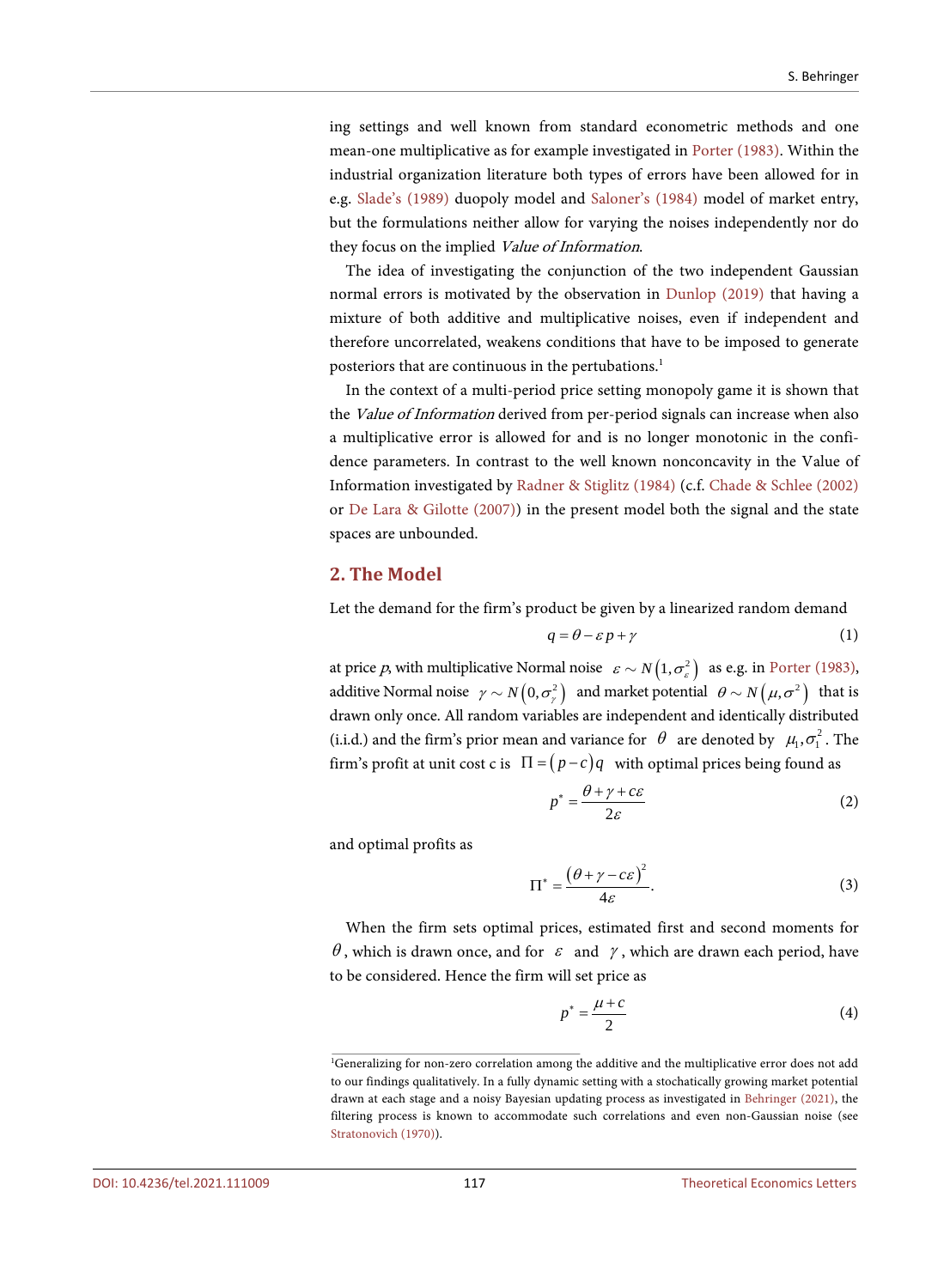which is fix and given when the realization of the demand potential determines quantity, so that expected profits are

$$
E\left\{\Pi^*\right\} = \frac{\left(\mu - c\right)^2}{4}.\tag{5}
$$

#### **2.1. Timing of the Game**

The firm has initial priors over the time-invariant market potential  $\theta$  given by  $\left( \mu _{_{\rm I}} , \sigma _{_{\rm I}} ^{_{\rm 2}} \right) .$  The timing of the game is:

*t* = 1 The firm sets price  $p_1$  according to  $\mu_1$ , generates profit  $\Pi_1$  and observes demand  $q_1(\theta, \mu_1, \gamma_1, \varepsilon_1)$  which acts as a noisy signal about the true  $\theta$ . The firm uses the signal for *learning* to find updated prior moments  $(\mu_2, \sigma_2^2)$ .

 $t = 2$  The firm sets price  $p_2$  according to  $\mu_2$ , generates profit  $\Pi_2$  and observes demand  $q_2(\theta, \mu_2, \gamma_2, \varepsilon_2)$  which acts as a noisy signal about the true  $\theta$ . The firm uses the signal for *learning* to find updated prior moments  $\left( \mu _{3},\sigma _{3}^{2}\right) .$ 

 $t = 3$  The firm sets price  $p_3$  according to  $\mu_3$ , generates profit  $\Pi_3$ . The game is solved by backward induction. In the last period, for given priors, the game is simply the maximization problem without any learning process as presented above.

#### **2.2. The Learning Process**

The *learning process* itself proceeds as follows: Setting prices as from (4) with  $\theta \sim N(\mu_{1}, \sigma_{1}^{2})$  in the first stage leads to realized demand  $q_{1}(\theta, \mu_{1}, \gamma_{1}, \varepsilon_{1})$ which can be turned into an unbiased signal conditional on the market potential as

$$
\tilde{S}_1 \Big| \theta = q_1 + \frac{\mu_1 + c}{2} = \theta + \gamma_1 + (1 - \varepsilon_1) \frac{\mu_1 + c}{2}
$$
\n
$$
\tilde{S}_1 \Big| \theta \sim N \Bigg( \theta, \sigma_\gamma^2 + \frac{(\mu_1 + c)^2}{4} \sigma_\varepsilon^2 \Bigg).
$$
\n(6)

In contrast to having an additive error  $\gamma$  only, the variance of this signal increases in the price components  $\mu_1, c$  and the multiplicative error variance  $\sigma_s^2$ .

From the perspective of the agent (once the random variables are realized but signals not yet observed) an unbiased conditional signal can be constructed as

$$
\widetilde{S}_1 \Big| \varepsilon, \gamma = q_1 + \frac{\mu_1 + c}{2} = \theta + \gamma + (1 - \varepsilon) \frac{\mu_1 + c}{2} \sim N\left(\theta, \sigma_1^2\right) \tag{7}
$$

Bayesian updating of the prior in the next period yields

$$
\mu_2 = \lambda_1 S_1 + (1 - \lambda_1) \mu_1 \tag{8}
$$

where

$$
\lambda_1 = \frac{\sigma_1^2}{\sigma_\gamma^2 + \frac{(\mu_1 + c)^2}{4} \sigma_\varepsilon^2 + \sigma_1^2}
$$
\n(9)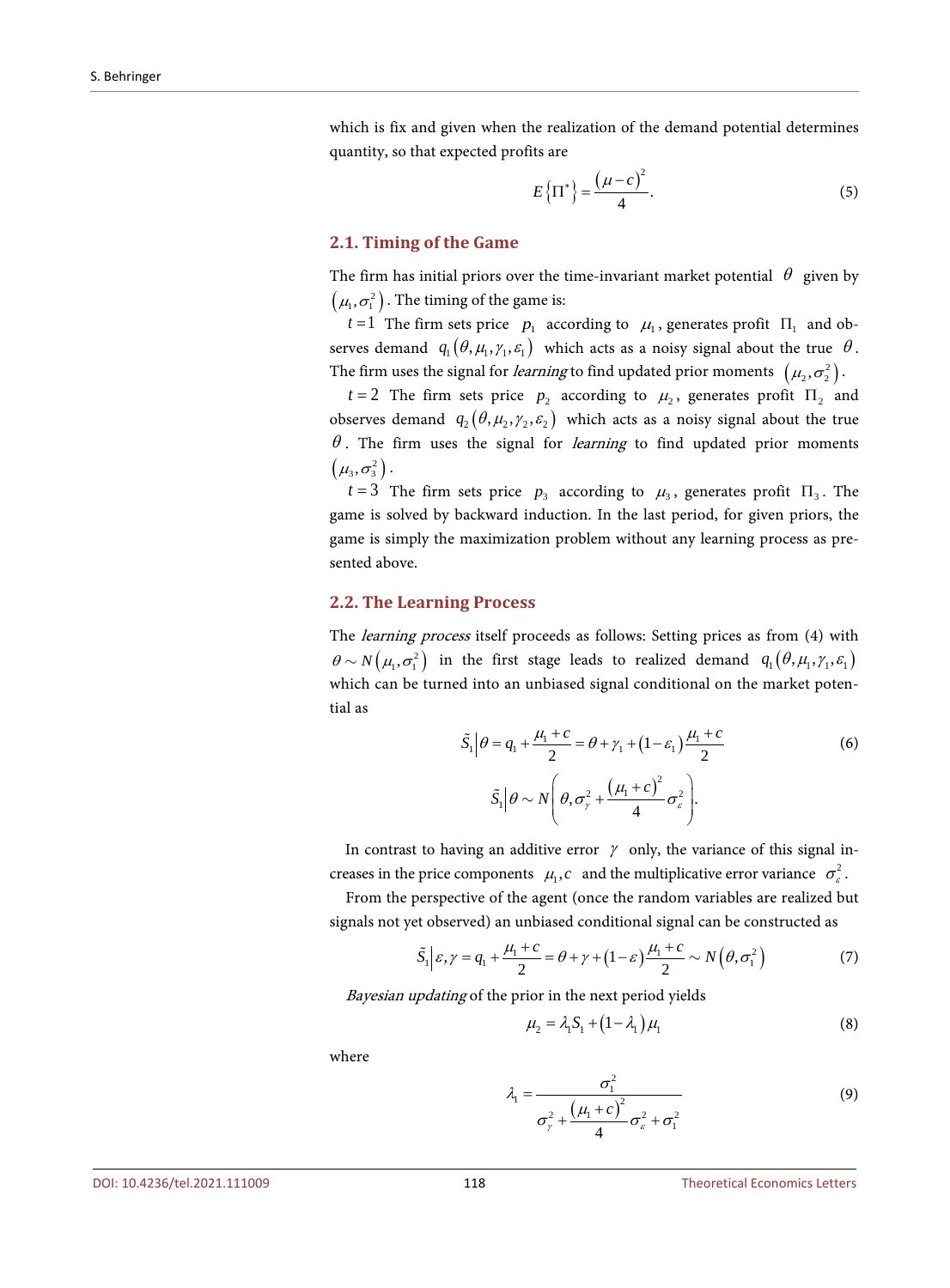determines the weight the agent puts on the signal relative to the prior. From the agent's view prior to signal revelation:

$$
\tilde{\mu}_2 = \lambda_1 \tilde{S}_1 + (1 - \lambda_1) \mu_1. \tag{10}
$$

So expected next period profit given signal (7) is

$$
E\left\{\Pi_{2}^{*}\right\} = E\left\{\frac{\left(\theta + \gamma - c\varepsilon\right)^{2}}{4\varepsilon}\right\} = E\left\{\frac{\left(\tilde{\mu}_{2} - c\right)^{2}}{4}\right\}
$$

$$
= \frac{1}{4}\left(\lambda_{1}\tilde{S}_{1} + \left(1 - \lambda_{1}\right)\mu_{1} - c\right)^{2} + \frac{1}{4}Var\left(\lambda_{1}\tilde{S}_{1}\right)
$$

$$
= \frac{1}{4}\left(\mu_{1} - c\right)^{2} + \frac{1}{4}\left[\frac{\sigma_{1}^{2}}{\sigma_{\gamma}^{2} + \frac{\left(\mu_{1} + c\right)^{2}}{4}\sigma_{\varepsilon}^{2} + \sigma_{1}^{2}}\right] \left(\sigma_{1}^{2}\right)
$$
(11)

where  $\mu_1$  is fix and given as it is employed in the set price.

It appears that the signal has an expected pecuniary value to the monopolist that is related to its moments which elegantly overcomes the traditional problem of agreeing on the correct units with which to measure information. This Value of Information, denoted by the horizontal curly bracket VoI1 in (11), is strictly positive, increasing and convex in the initial variance of the firm's estimation of the potential as the signal is more valuable the higher is the initial uncertainty about  $\theta$ .

The signal however is plagued with two independent errors, one being multiplicative in the chosen price. Hence this signal has a lower Value of Information the higher its variance and the price, for which it is decreasing and *convex*, i.e. decreasing at a decreasing rate. If only an additive error is employed, i.e.  $\sigma_{\rm s}^2 = 0$ , VoI1 is unambiguously higher.

In the next period, given  $\mu_2$  is used in the next price  $p_2^* = (\mu_2 + c)/2$ , from the realized demand  $q_2(\varepsilon_2, \gamma_2)$  again a conditional signal can be constructed as

$$
\tilde{S}_2 \Big| \theta \sim N \Bigg( \theta, \sigma_{\gamma}^2 + \frac{(\mu_2 + c)^2}{4} \sigma_{\varepsilon}^2 \Bigg). \tag{12}
$$

The updated variance of the potential is then

$$
\sigma_2^2 = \frac{\left(\sigma_\gamma^2 + \frac{(\mu_1 + c)^2}{4} \sigma_\varepsilon^2\right) \sigma_1^2}{\sigma_\gamma^2 + \frac{(\mu_1 + c)^2}{4} \sigma_\varepsilon^2 + \sigma_1^2} < \sigma_1^2
$$
(13)

increasing and concave in  $\sigma_1^2$ .

This updated variance can now be used to find the next period profit as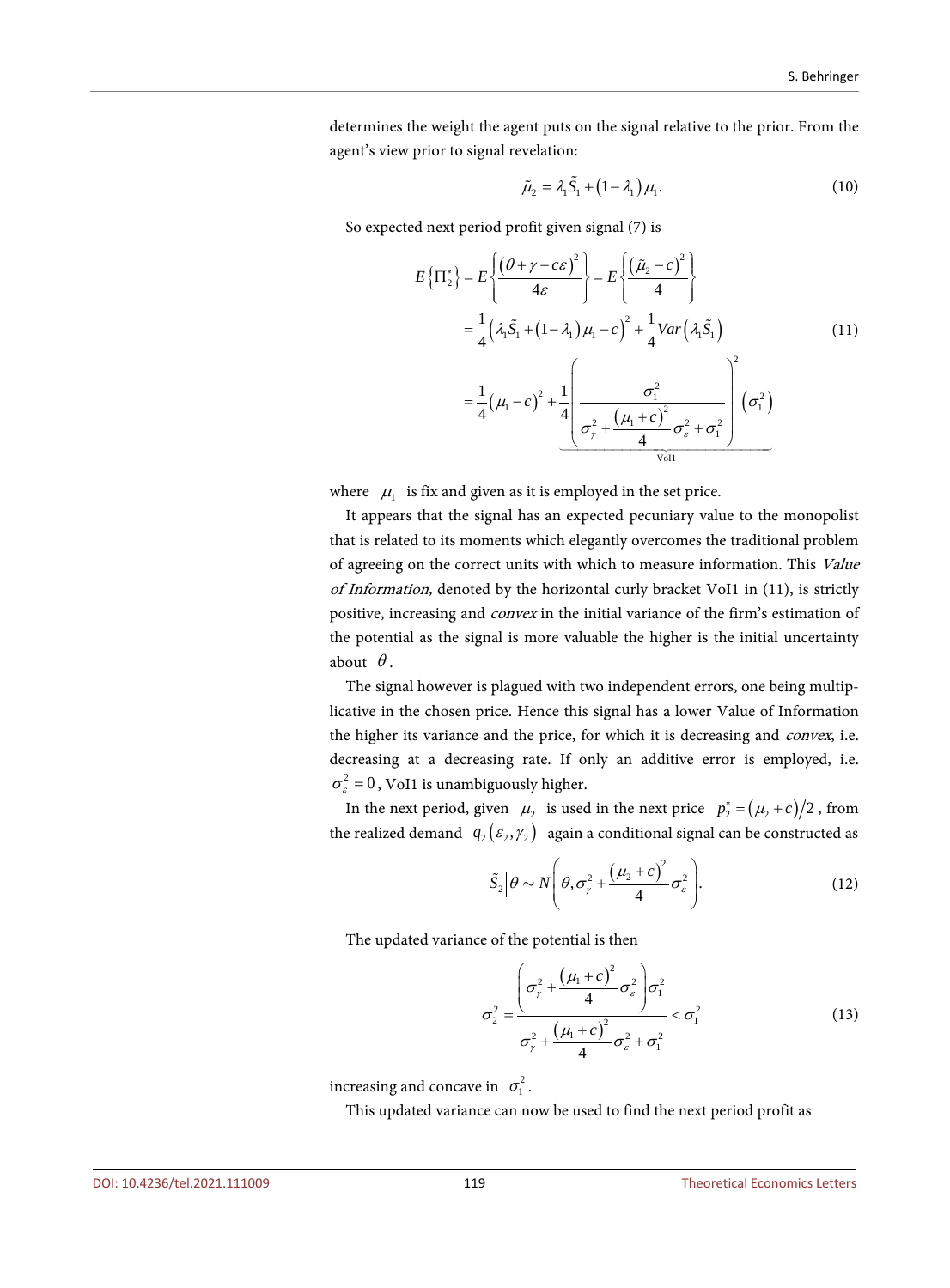$$
\Pi_{3}^{*} = \frac{1}{4} (\mu_{2} - c)^{2} + \frac{1}{4} \left( \frac{\sigma_{2}^{2}}{\sigma_{\gamma}^{2} + \frac{(\mu_{2} + c)^{2}}{4} \sigma_{\epsilon}^{2} + \sigma_{2}^{2}} \right)^{2} (\sigma_{2}^{2})
$$

so that expected profits are

$$
E\left\{\Pi_{3}^{*}\right\} = E\left\{\frac{1}{4}\left(\mu_{2}-c\right)^{2}\right\} + \frac{1}{4}\frac{\left[\left(\sigma_{\gamma}^{2} + \frac{\left(\mu_{1}+c\right)^{2}}{4}\sigma_{\varepsilon}^{2}\right)\sigma_{1}^{2}\right]}{\sigma_{\gamma}^{2} + \frac{\left(\mu_{1}+c\right)^{2}}{4}\sigma_{\varepsilon}^{2} + \sigma_{1}^{2}}\right]}{E\left\{\sigma_{\gamma}^{2} + \frac{\left(\mu_{2}+c\right)^{2}}{4}\sigma_{\varepsilon}^{2} + \frac{\left(\sigma_{\gamma}^{2} + \frac{\left(\mu_{1}+c\right)^{2}}{4}\sigma_{\varepsilon}^{2}\right)\sigma_{1}^{2}}{\sigma_{\gamma}^{2} + \frac{\left(\mu_{1}+c\right)^{2}}{4}\sigma_{\varepsilon}^{2} + \sigma_{1}^{2}}\right]}\right\}
$$
(14)

from the perspective of the first period. This expected two period Value of In*formation*, denoted by the horizontal curly bracket  $E\{\text{Vol2}\}\$ in (14).

For this expected profit term one has that

$$
E\left\{\frac{1}{4}\left(\mu_{2}-c\right)^{2}\right\} = \frac{1}{4}\left(\mu_{1}-c\right)^{2} + \frac{1}{4}\left(\frac{\sigma_{1}^{2}}{\left(\sigma_{\gamma}^{2} + \frac{\left(\mu_{1}+c\right)^{2}}{4}\sigma_{\varepsilon}^{2}\right)+\sigma_{1}^{2}}\right)^{2}\left(\sigma_{1}^{2}\right).
$$
 (15)

The expectation of the VoI2 term is more involved due to the expected  $\mu_2$ prior, which needs to be evaluated from the first period where  $\,\,\mu_{2} \sim N\big(\mu_{\rm l}, \sigma_{\rm l}^{2}\big).$ Taking this expectation one finds

$$
E\{\text{Vol2}\} = \frac{1}{4} \frac{\left[\left(\sigma_{\gamma}^{2} + \frac{(\mu_{1} + c)^{2}}{4}\sigma_{\epsilon}^{2}\right)\sigma_{1}^{2}\right]^{3}}{\left(\sigma_{\gamma}^{2} + \frac{(\mu_{1} + c)^{2}}{4}\sigma_{\epsilon}^{2}\right)\sigma_{1}^{2}}\right]^{2}}{4\left[\left(\sigma_{\gamma}^{2} + \frac{(\mu_{1} + c)^{2}}{4}\sigma_{\epsilon}^{2}\right)\sigma_{1}^{2}\right]^{2}} + 2\left(\left(\frac{(\mu_{1} + c)^{2}}{4}\sigma_{\epsilon}^{2}\right) + \frac{\sigma_{\epsilon}^{2}}{4}\sigma_{1}^{2} + \sigma_{\gamma}^{2}\right)\left(\sigma_{\gamma}^{2} + \frac{(\mu_{1} + c)^{2}}{4}\sigma_{\epsilon}^{2}\right)\sigma_{1}^{2}\right]^{2}} + \left(\frac{(\mu_{1} + c)^{2}}{4}\sigma_{\epsilon}^{2}\right)^{2} + 2\left(\frac{(\mu_{1} + c)^{2}}{4}\sigma_{\epsilon}^{2}\right)\sigma_{\gamma}^{2} + (\sigma_{\gamma}^{2})^{2}\sigma_{\epsilon}^{2} + \sigma_{1}^{2}\right) + \frac{3}{16}(\sigma_{\epsilon}^{2})^{2}(\sigma_{1}^{2})^{2} + \frac{3}{2}\sigma_{\epsilon}^{2}\left(\frac{(\mu_{1} + c)^{2}}{4}\sigma_{\epsilon}^{2}\right)\sigma_{\gamma}^{2} + \frac{1}{3}\sigma_{\gamma}^{2}\sigma_{\epsilon}^{2}\sigma_{1}^{2}\right) + \frac{1}{16}(\sigma_{\epsilon}^{2})^{2}(\sigma_{1}^{2})^{2} + \frac{3}{2}\sigma_{\epsilon}^{2}\left(\frac{(\mu_{1} + c)^{2}}{4}\sigma_{\epsilon}^{2}\right) + \frac{1}{3}\sigma_{\gamma}^{2}\sigma_{1}^{2}\sigma_{1}^{2}\right) \tag{16}
$$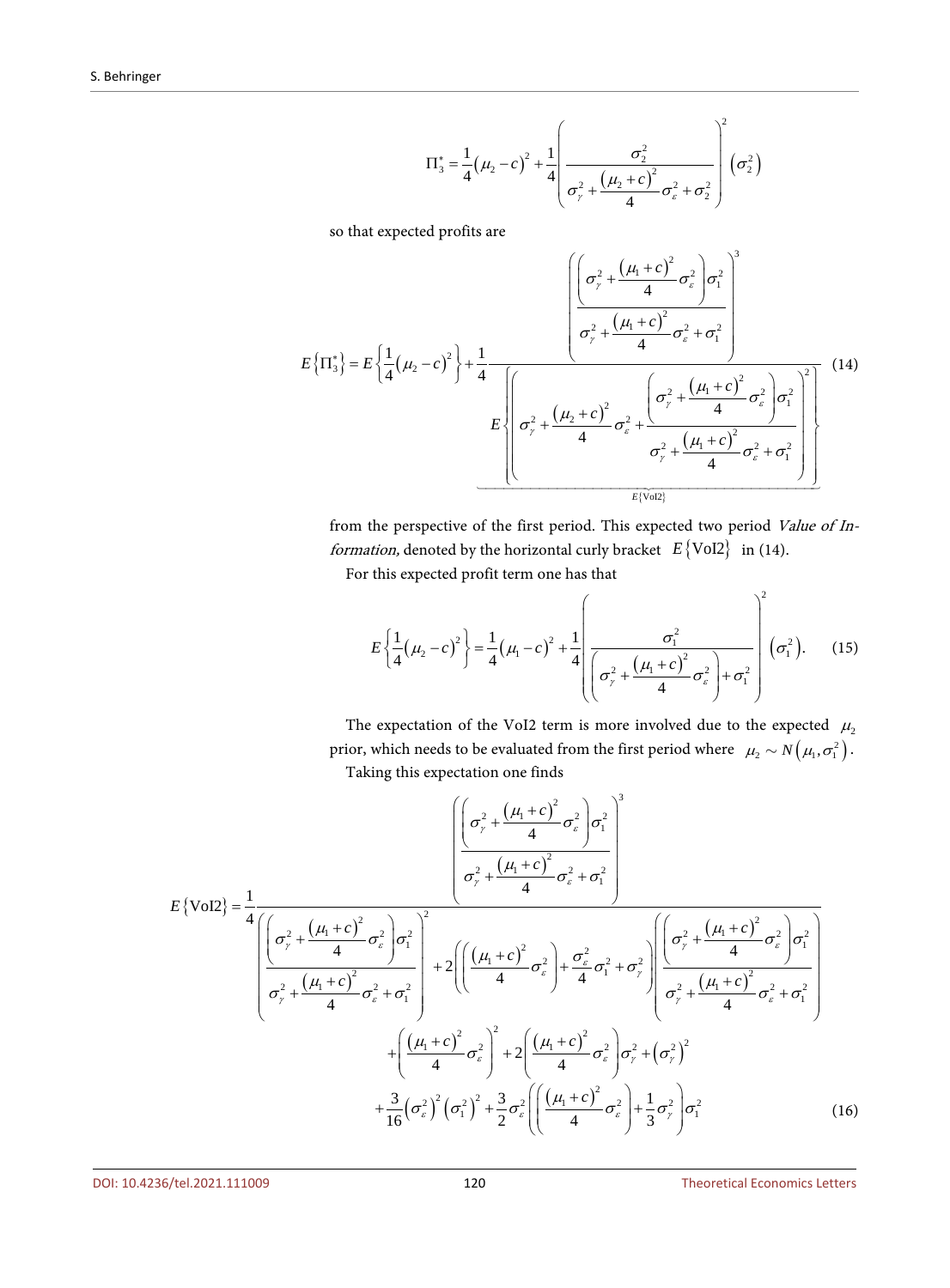making use of results for non-central moments of higher-order Gaussian random variables (c.f[. Holmquist,](#page-8-11) 1988).

#### **3. Investigations of the Value of Information**

Again it appears that the signal, now being based on updated priors, has an expected value to the agent. As with VoI1, the signal contains two independent errors and for large error variances the VoI2 eventually goes to zero, i.e.

$$
\lim_{\sigma_r^2 \to \infty} (Vol2) = \lim_{\sigma_c^2 \to \infty} (Vol2) = 0
$$
\n(17)

Also, if only an additive error matters or is employed (i.e.  $\sigma_{\varepsilon}^2 = 0$ ) a high enough initial prior variance leads to

$$
\lim_{\sigma_1^2 \to \infty} \left( \text{Vol2} \big| \sigma_\varepsilon^2 = 0 \right) = \frac{1}{16} \sigma_\gamma^2 \tag{18}
$$

because

$$
\left(\text{Vol2}\left(\sigma_{\varepsilon}^{2} = 0\right)\right) = \frac{1}{4} \frac{\left(\frac{\sigma_{\gamma}^{2} \sigma_{1}^{2}}{\sigma_{\gamma}^{2} + \sigma_{1}^{2}}\right)^{3}}{\left(\sigma_{\gamma}^{2} + \frac{\sigma_{\gamma}^{2} \sigma_{1}^{2}}{\sigma_{\gamma}^{2} + \sigma_{1}^{2}}\right)^{2}}
$$
(19)

and the updated priors converge to

$$
\lim_{\sigma_1^2 \to \infty} \left( \sigma_2^2 \middle| \sigma_\varepsilon^2 = 0 \right) = \lim_{\sigma_1^2 \to \infty} \left( \frac{\sigma_\gamma^2 \sigma_1^2}{\sigma_\gamma^2 + \sigma_1^2} \right) = \sigma_\gamma^2.
$$
 (20)

whereas if also a multiplicative error is used in the model

$$
\lim_{\sigma_1^2 \to \infty} (\text{Vol2}) = 0 \tag{21}
$$

because

$$
\lim_{\sigma_1^2 \to \infty} (\sigma_2^2) = \lim_{\sigma_1^2 \to \infty} \left( \frac{\left( \sigma_\gamma^2 + \frac{\left( c + \mu_1 \right)^2}{4} \sigma_\varepsilon^2 \right) \sigma_1^2}{\sigma_\gamma^2 + \frac{\left( c + \mu_1 \right)^2}{4} \sigma_\varepsilon^2 + \sigma_1^2} \right) = \sigma_\gamma^2 + \frac{\left( c + \mu_1 \right)^2}{4} \sigma_\varepsilon^2 \tag{22}
$$

i.e. a constant with the remaining  $\sigma_1^2$  appearing only in the denominator of the VoI2 term resulting from the initial expectations about the second period price.

It can be seen that the numerator of  $\left( \text{Vol2} | \sigma_{\epsilon}^2 > 0 \right)$  is always larger than the numerator of  $\left({\rm Vol2} | \sigma_{\varepsilon}^2 = 0\right)$  because the updated variance of the potential is increased in the presence of an additional error in the signal but it can also be shown that the denominator of  $\left( \text{Vol2} \mid \sigma_z^2 > 0 \right)$  comprising the total noise in the system is larger than the denominator of  $\left( \text{Vol2} \mid \sigma_{\varepsilon}^2 = 0 \right)$  leading to an ambiguous net effect.

As a result and most interestingly, contrary to the one-shot case, a model in which only an additive error matters, i.e.  $\sigma_{\varepsilon}^2 = 0$ , does no longer always yield a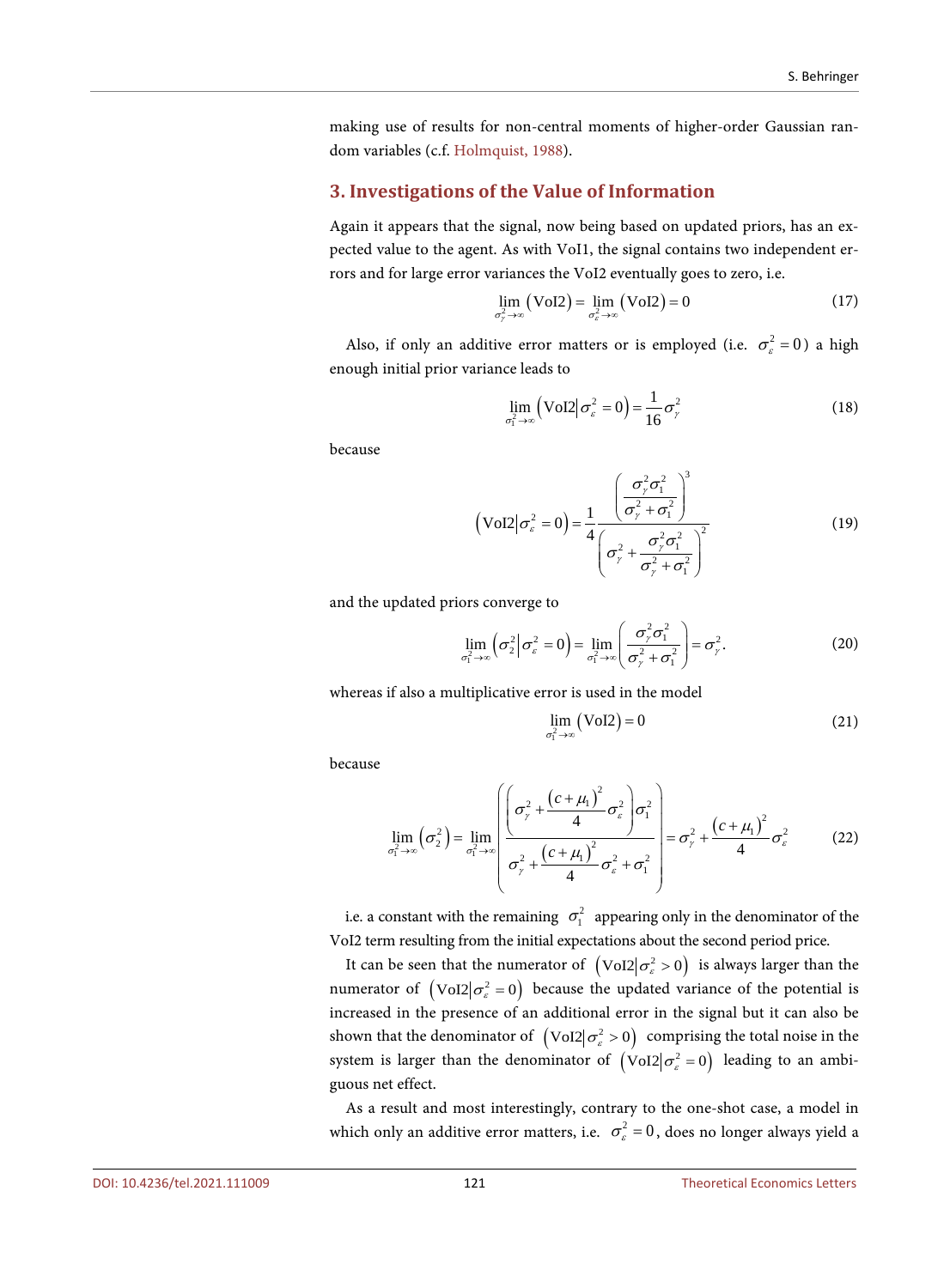strictly higher Value of Information. A complete analytical analysis suffers from the high dimensionality of VoI2 and this finding will be determined by example that allows to focus on the relevant non-negative orthant of the system.

Proposition 1. A multi-stage monopoly pricing game with multiplicative and additive uncertainty can generate a Value of Information that is non-monotonic in the confidence parameters  $\sigma_{\varepsilon}^2$  and  $\sigma_{\varepsilon}^2$ .

#### Proof by example:

<span id="page-6-0"></span>Let  $\sigma_1^2 = 15, \sigma_\gamma^2 = 1$ , the VoI2 graph is:



Figure 1. Value of information under uncertainty 1.

<span id="page-6-1"></span>Where VoI2 gives the difference of the Value of Information in a two-stage model with and without a multiplicative error. Hence from [Figure 1](#page-6-0) one observes that the VoI difference can be positive but that there is a minimal level of  $(c + \mu_1)$  which is necessary to have such positive VoI2 difference.



Figure 2. Value of information under uncertainty 2.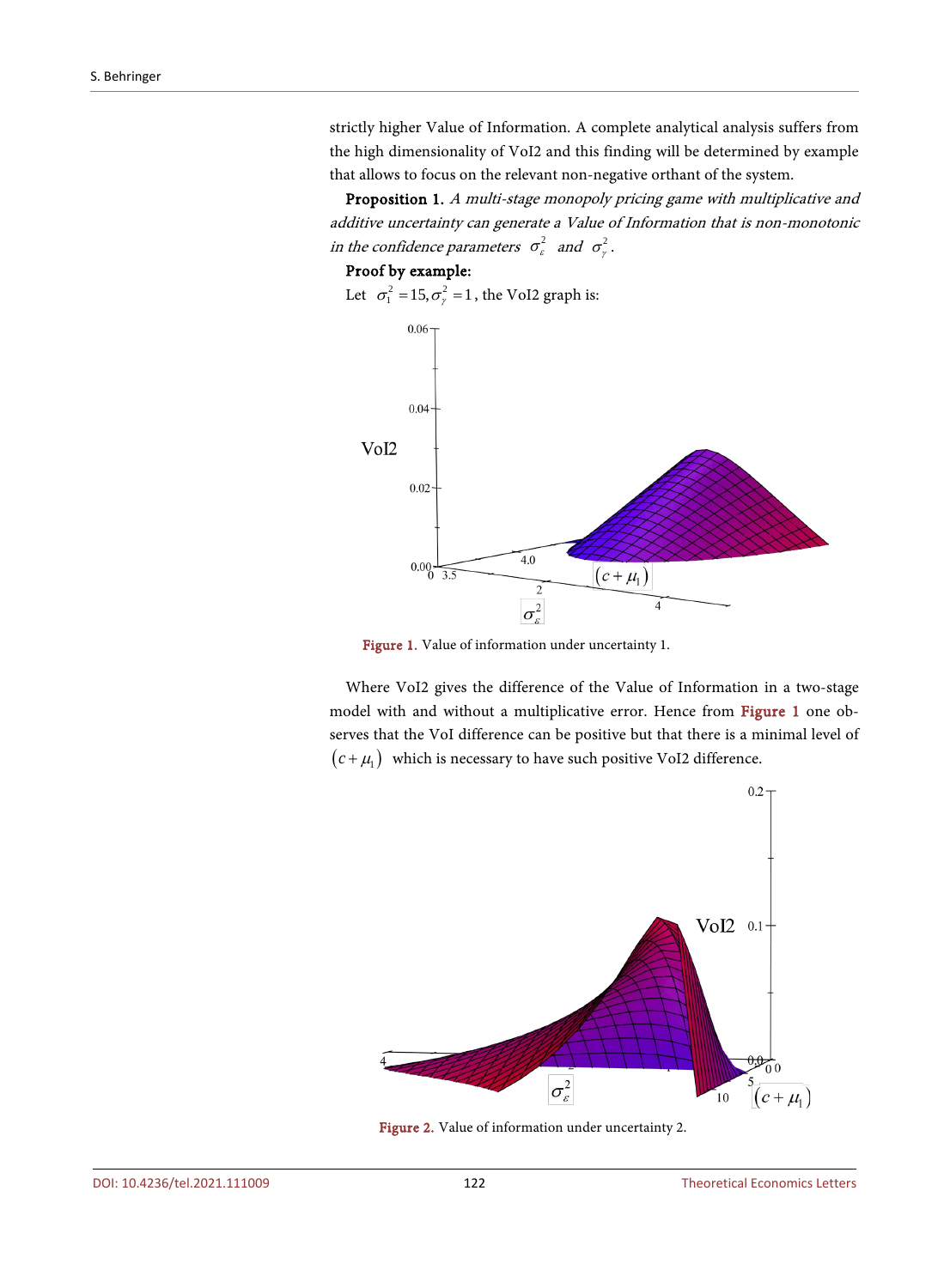A different perspective of the VoI2 graph of the example shows the local concavity of the VoI difference in the noise of the multiplicative error term in the non-negative orthant for given  $(c + \mu_1)$  [\(Figure 2\)](#page-6-1) and also the strict inferiority of having  $\sigma_s^2 = 0$  over some  $\sigma_s^2 > 0$ . Further examples varying the  $\sigma_1^2$  and  $\sigma_{\gamma}^2$  parameters reveal that the necessary level of  $(c + \mu_1)$  and the local concavity in  $\sigma_s^2$  are qualitatively robust results.

## **4. Conclusion**

In the analysis of the period one sub-game or a one-period game, the Value of Information of a signal to the firm decreases monotonically in the multiplicative and the additive error noise. Contrary to this, the proposition reveals that in a model with multiple stages firms may benefit from additional signal noise in a multiplicative error term, contrary to additional additive error term noise.

This is the case if the multiplicative noise is moderate whereas the chosen action of the firm has a significant impact on the signal. Whence models that also accommodate a multiplicative error may yield higher Values of Information than models which do not once the interaction lasts more than one period. This non-monotonicity implies nonconcavities also in related settings where information is used as an input for economic production.

Further research investigating the structural origins and generalizing the assumptions for this finding is warranted. The blossoming recent literature extending the foundational work of [Radner & Stiglitz \(1984\)](#page-8-6) indicates that nonconcavities in the Value of Information are of interest to the economic audience.

As noted in [Dunlop \(2019\),](#page-8-5) allowing for a mixture of both, additive and multiplicative noises may improve the general requirements for Bayesian updating. Multiplicative noise may alternatively also be viewed as state-dependent additive noise thereby accounting for model error. On the other hand present textbooks such as [Vives \(2010\)](#page-8-12) or [Veldkamp \(2011\)](#page-8-13) reveal a corresponding lacuna in the economics literature compared to other disciplines. Allowing for additive and multiplicative noise always increases realism and robustness in economic settings where the origins and impacts of uncertainty may not be comfortably pinned down in a purely additive fashion, or the latter is chosen for mere mathematical convenience.

#### **Acknowledgements**

I would like to acknowledge helpful comments and suggestions by Tilman Börgers and two anonymous referees.

## **Conflicts of Interest**

The author declares no conflicts of interest regarding the publication of this paper.